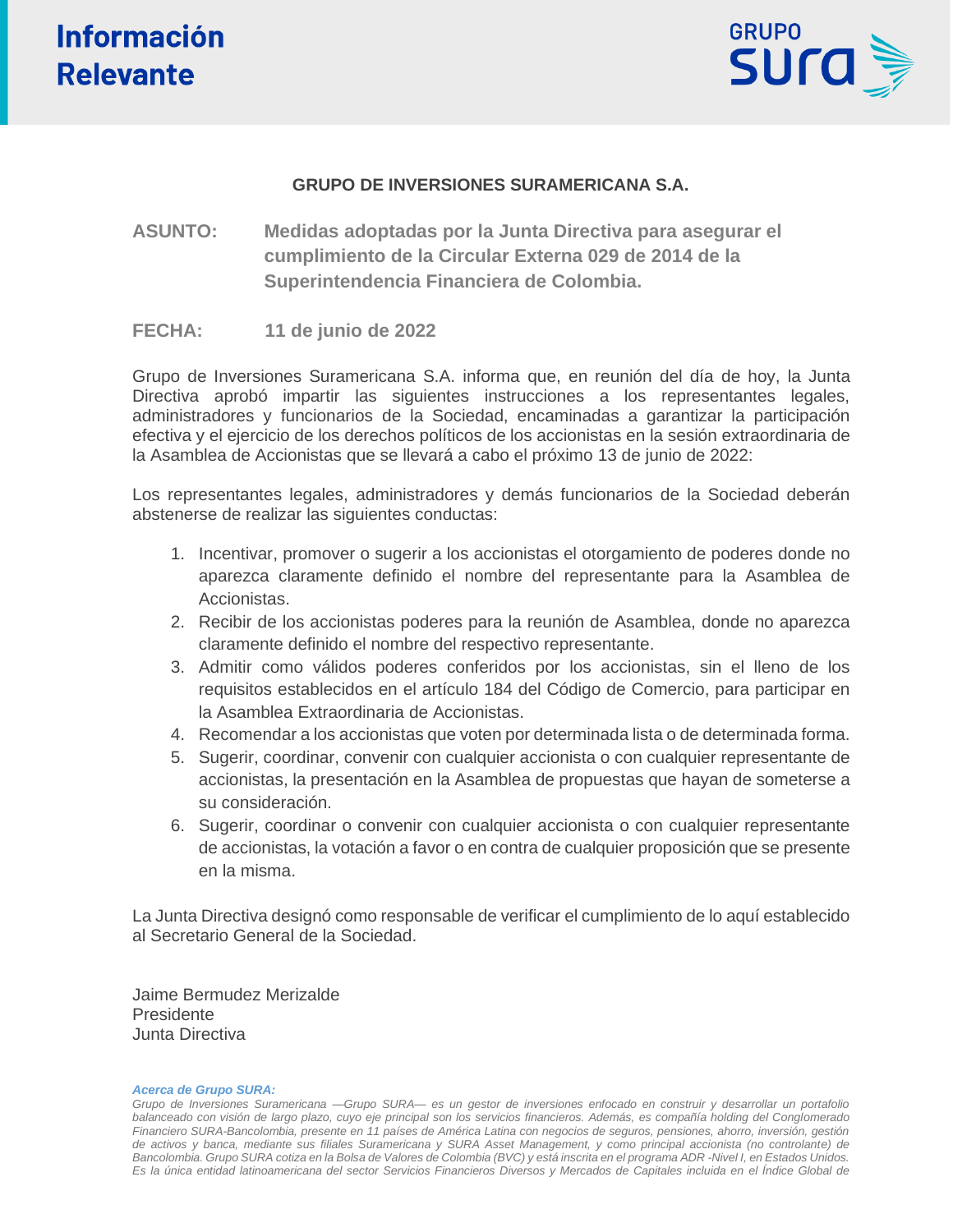# Información **Relevante**



*Sostenibilidad Dow Jones (DJSI), que reconoce a organizaciones con mejores prácticas económicas, sociales y ambientales. En otras industrias, Grupo SURA cuenta con inversiones en Grupo Nutresa (alimentos procesados) y Grupo Argos (cemento, energía y concesiones viales y aeroportuarias)*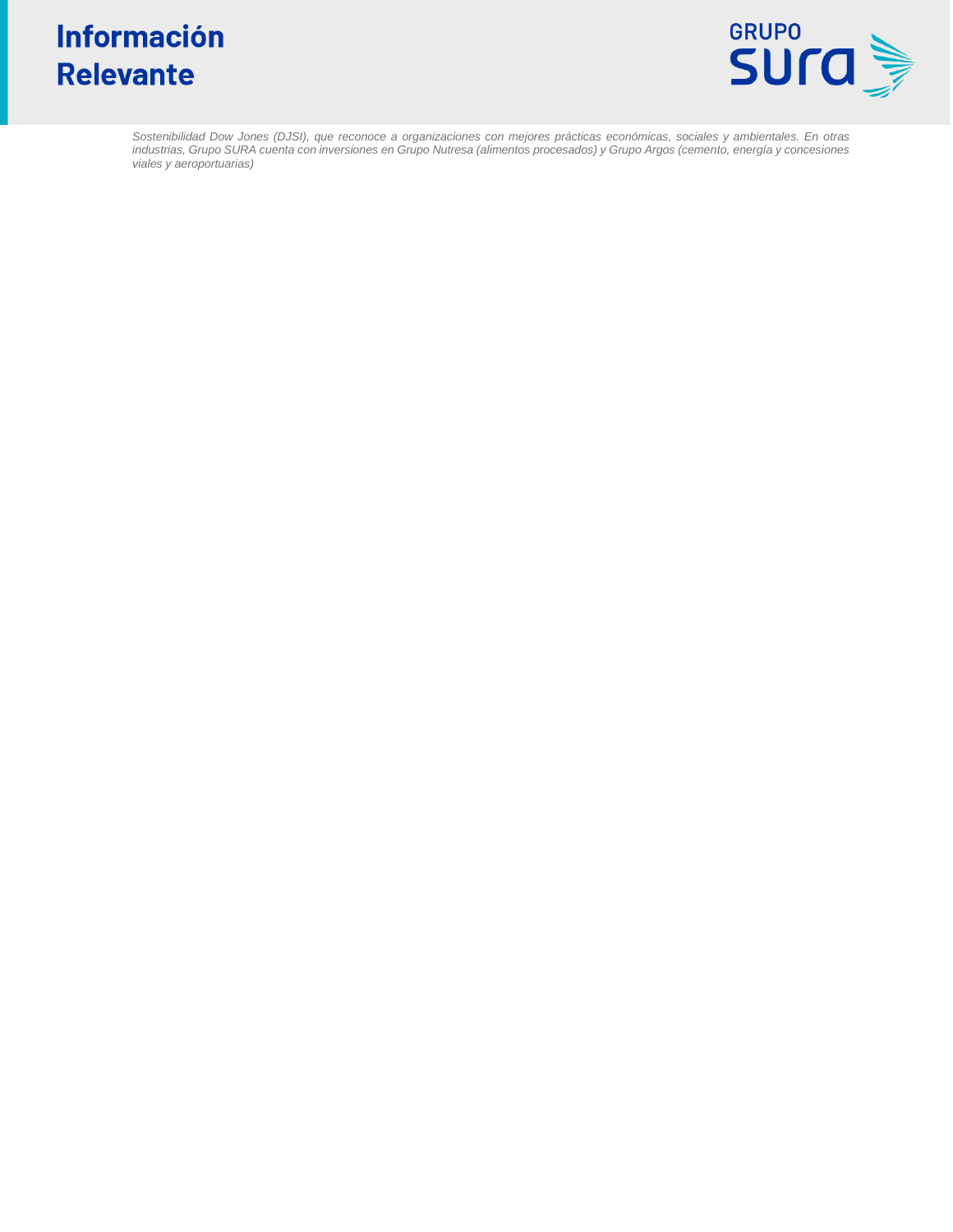

## **GRUPO DE INVERSIONES SURAMERICANA S.A.**

- **REF: Measures adopted by the Board of Directors to ensure due compliance with External Circular No. 029 issued in 2014 by the Colombian Superintendency of Finance.**
- **DATE: June 11th, 2022**

Grupo de Inversiones Suramericana S.A. hereby announces that, at a meeting held today, its Board of Directors authorized the following instructions to be given to the Company's legal representatives, senior executives and officers, aimed at ensuring that shareholders may effectively participate and exercise their ownership rights at their upcoming Extraordinary Meeting to be held on June 13th, 2022.

The Company's legal representatives, senior executives and other officers must abstain from the following:

- 1. Encouraging, suggesting or providing incentives for shareholders to grant powers of attorney where the name of the representative appointed to attend the Annual Shareholder´s Meeting is not clearly stated.
- 2. Receiving powers of attorneys from shareholders where the name of the representative appointed to attend the Annual Shareholder´s Meeting is not clearly stated
- 3. Accepting as valid powers of attorney from shareholders that do not comply with that laid out in Article 184 of the Code of Commerce for their respective representatives to attend this Extraordinary Shareholder´s Meeting.
- 4. Recommending that shareholders vote for a certain list or in a specific list
- 5. Suggesting, liaising or agreeing with any shareholder or shareholder representative with a view to submitting proposals for shareholders to consider at the Annual Shareholder´s Meeting.
- 6. Suggesting, liaising or agreeing with any shareholder or shareholder representative with a view to voting for or against any proposal submitted for the consideration of the shareholders at the Annual Shareholder´s Meeting.

The Board of Directors hereby appoints the Company Secretary to verify full compliance with that herein stated.

Jaime Bermudez Merizalde President Board of Directors

#### *About Grupo SURA*

*Grupo de Inversiones Suramericana -Grupo SURA- is an investment management corporation focused on building and developing a well*balanced portfolio based on a long-term vision, whose main focus is the financial services industry. We are also the holding company of the *SURA-Bancolombia Financial Conglomerate, with a presence spanning a total of 11 countries in Latin America where it provides its financial services, namely insurance, pensions, savings, investment, asset management and banking, through its subsidiaries Suramericana and*